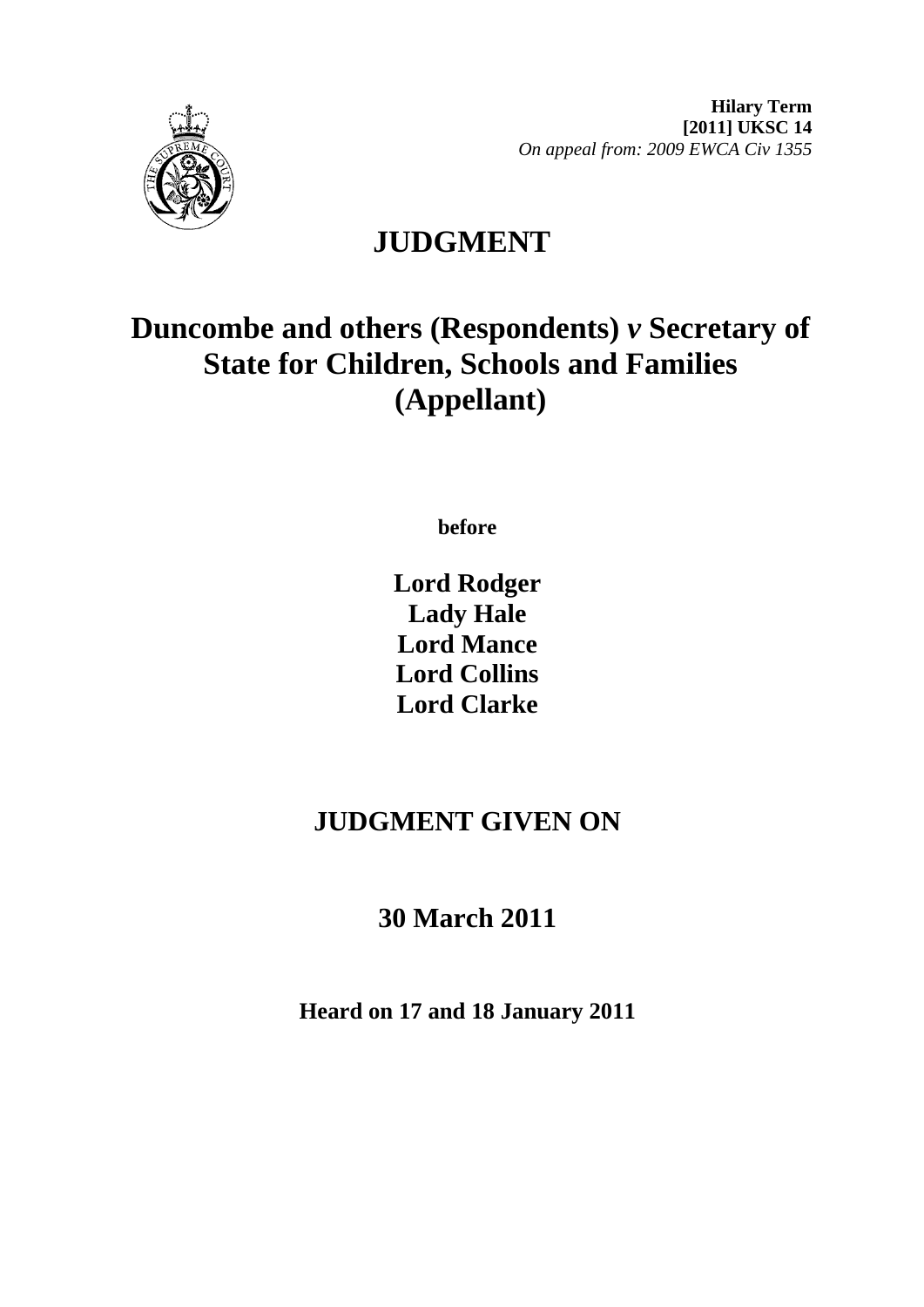Jonathan Crow QC<br>Maya Lester

(Instructed by Treasury Solicitors)

*Appellant* Respondents<br> **A** Respondents<br> **A** Respondents<br>
Nigel Giffin QC Katherine Eddy Simon Henthorn (Instructed by Reynolds Porter Chamberlain LLP)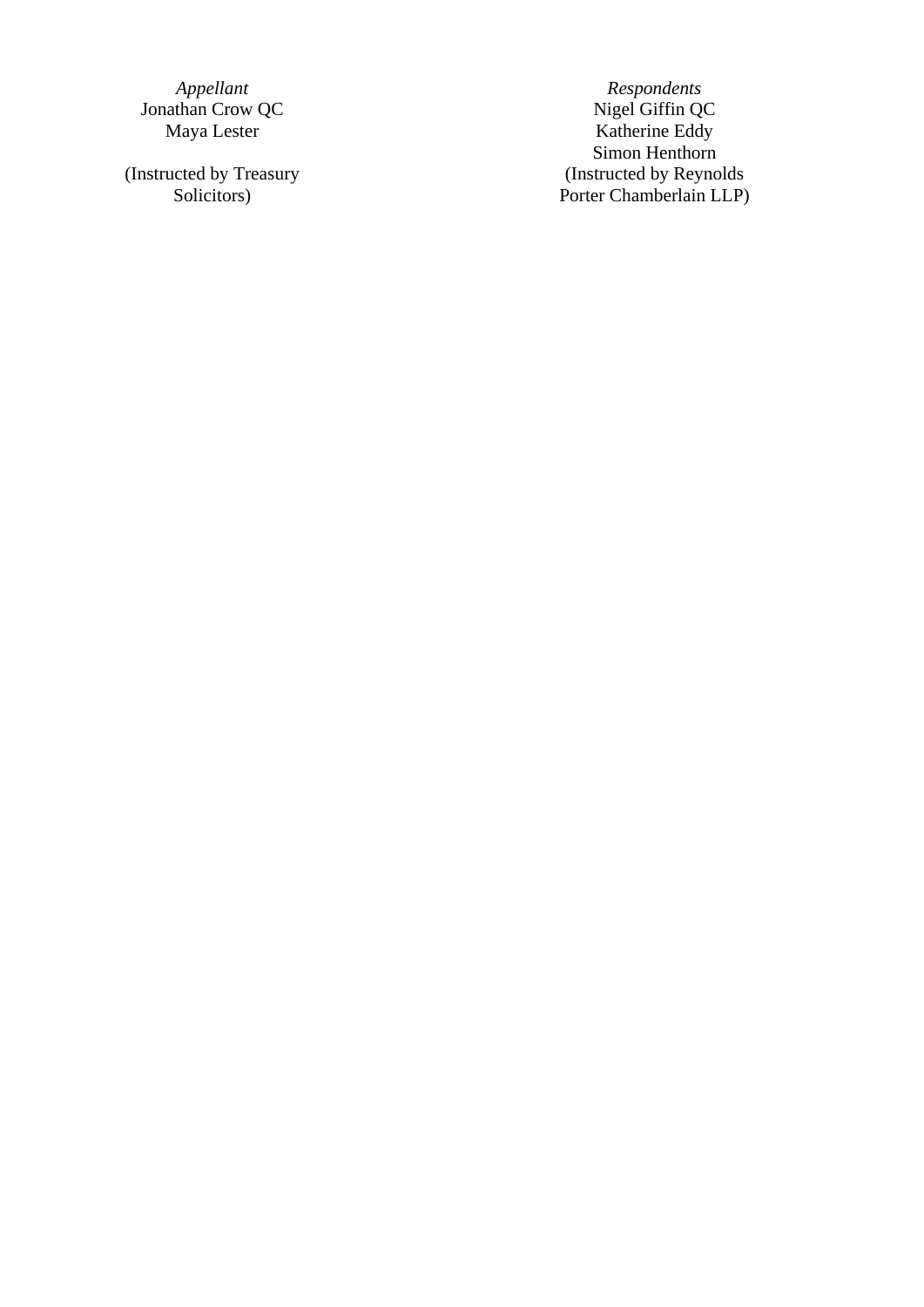# **LADY HALE (with whom Lord Rodger agrees)**

1. We are concerned with the employment, by the Secretary of State for Children, Schools and Families, of teachers to work in the European Schools. These are schools set up to provide a distinctively European education principally for the children of officials and employees of the European Communities. The Staff Regulations, made by the Board of Governors pursuant to the Convention defining the Statute of the European Schools, limit the period for which teachers may be seconded to work in those schools to a total of nine years (or exceptionally ten). This is made up of an initial probationary period of two years, and a further period of three years, which is renewable for a further four years.

2. The principal question before us is whether these arrangements can be objectively justified as required by the Fixed-term Employees (Prevention of Less Favourable Treatment) Regulations 2002 (SI 2002/2034) ('the Fixed-term Regulations'). This was the measure chosen by the United Kingdom to implement Council Directive 1999/70/EC concerning the framework agreement on fixed-term work concluded by ETUC, UNICE and CEEP ('the Fixed-term Directive'). The effect of regulation 8 is that a successive fixed-term contract is turned into a permanent employment unless the use of such a contract can be objectively justified.

3. Should the answer to the principal question be 'no', two subsidiary issues arise in the case of teachers who are employed to work in schools outside the United Kingdom. The first is whether the Fixed-term Regulations apply to them. In other words, do they form part of the contractual arrangements between the parties? This may raise questions of European law which might have to be referred to the European Court of Justice. The second is whether the statutory protection against unfair dismissal, given to people employed in Great Britain, applies to them. Without such protection, the teachers would be limited to their contractual rights. If the answer to the principal question is 'yes', however, these questions do not arise.

4. The Employment Tribunal, the Employment Appeal Tribunal and the Court of Appeal have all held that the use of successive fixed-term contracts for these teachers is not objectively justified. In the case of teachers employed to work in schools outside the United Kingdom, the Employment Appeal Tribunal and the Court of Appeal have held that the Fixed-term Regulations do apply. However, this might have been something of a pyrrhic victory, because the Employment Tribunal and the Employment Appeal Tribunal held, applying the test in *Lawson v*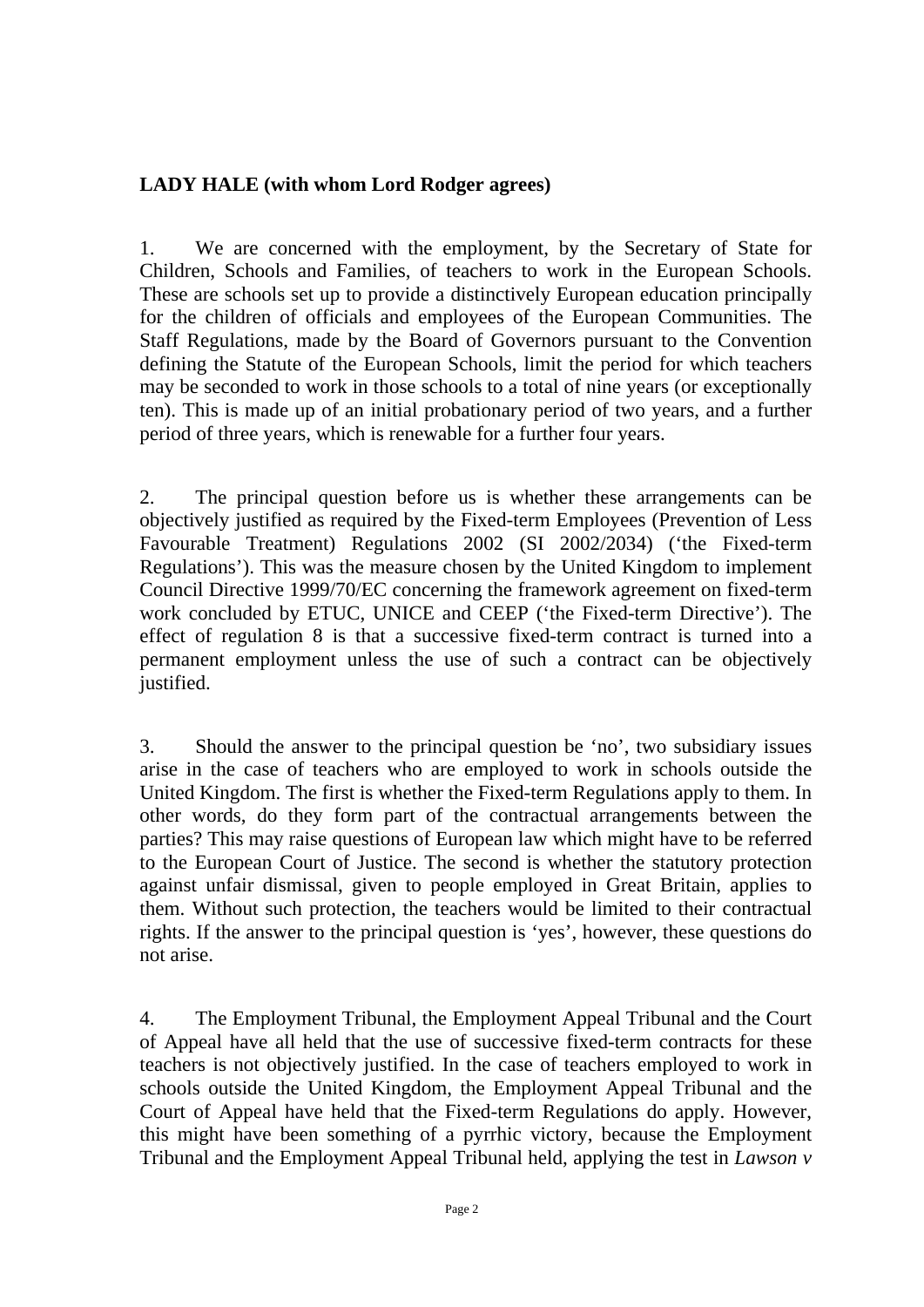*Serco Ltd* [2006] UKHL 3, [2006] ICR 250, that the teachers were not entitled to make claims for unfair dismissal. This would have meant that they were limited to their contractual notice rights. The Court of Appeal held, applying the principle in *Bleuse v MBT Transport Ltd* [2008] ICR 488 that, nevertheless, it was necessary to extend the remedy of unfair dismissal to them in order to give them an effective remedy for breach of their rights in Community law. The Secretary of State appeals against the decision of the Court of Appeal, reported at [2010] ICR 815, on all save the *Lawson v Serco* issue and the teachers cross-appeal on that issue.

#### *The background*

5. The first European School was established in 1954 for the children of officials of the European Coal and Steel Community, by agreement between the original six Member States. This later became the Statute of the European Schools and Protocol on the Setting Up of the European Schools of 1957. In 1994, the Member States and the European Communities adopted the Convention defining the Statute of the European Schools ('the Schools Convention'), which consolidated, updated and amended the original Statute.

6. The Board of Governors, established under the Convention, is made up of a representative of the European Commission, a representative of each Member State, a staff representative, a parent representative and a representative of the EU Patent Office. The Regulations for Members of the Seconded Staff of the European Schools 1996 (the 'Staff Regulations') were made by the Board pursuant to Article 12 of the Schools Convention. Articles 28 and 29 of those Regulations define the terms for which teachers may be seconded: an initial probationary period of two years (article  $28(1)$ ); a further period of three years (article  $29(a)(i)$ ); renewable for a further period of four years (article  $29(a)(i)$ ); subject to a maximum period of nine years, although a further one year extension may be granted in special cases (article 29(a)(ii)). This is what has come to be referred to as 'the nine year rule'.

7. The nine year rule is an attempt to strike a balance between the need for expertise and continuity in the European Schools and the desire for crossfertilisation between those schools and the national schools of the Member States; to put it another way, to prevent the European Schools becoming an educational ghetto, isolated from the mainstream of ordinary education. Whether the supposed benefits of the rule outweigh the disruption caused to the lives of the teachers and to the education of their pupils is controversial. The staff committee has for a long time been trying to persuade the Governors to think again but so far without success.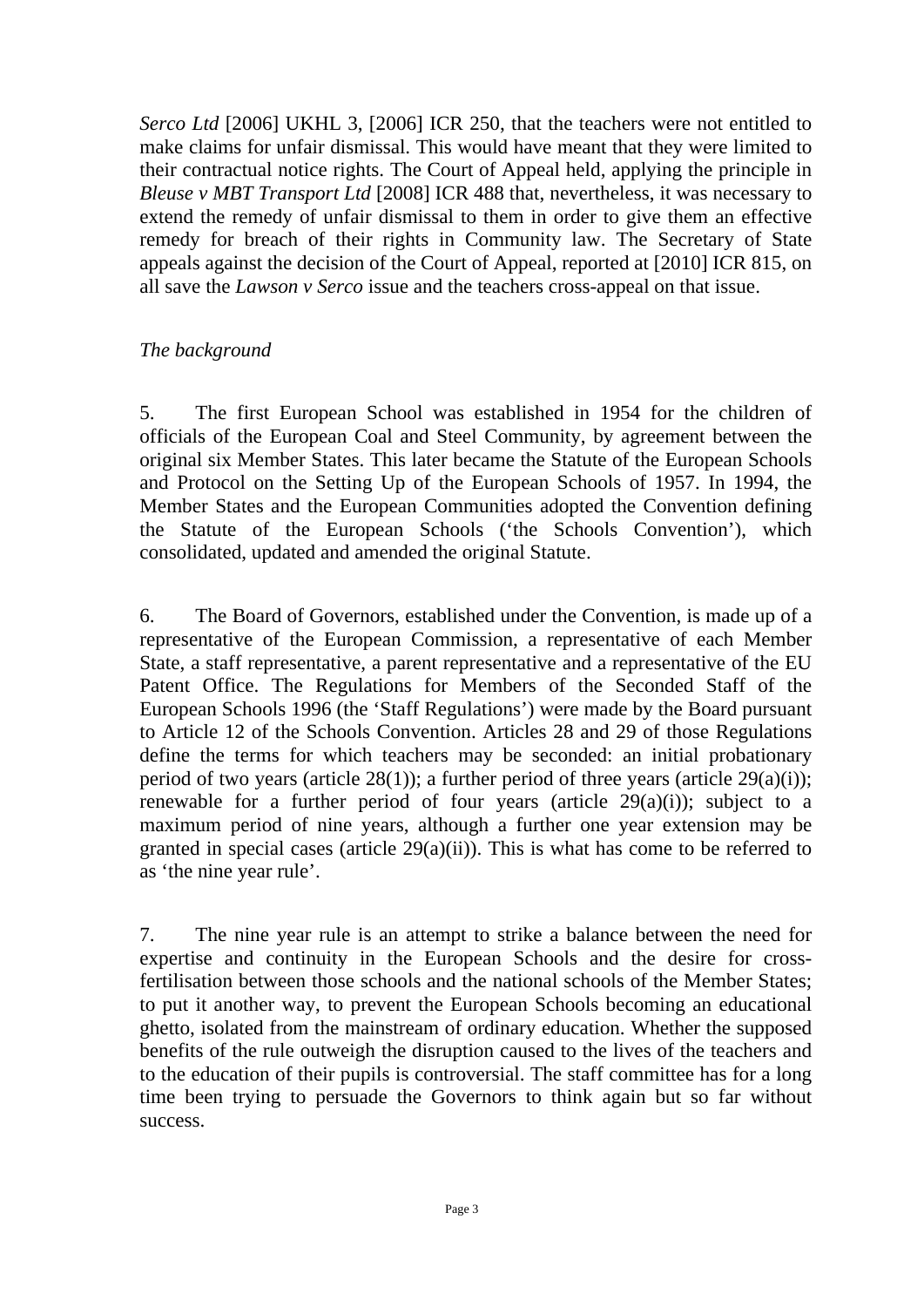8. The United Kingdom government has also supported a review of the rule, which presents a particular difficulty for the United Kingdom because of the way in which teachers are employed in this country. Most of the teachers in the European Schools are not employed by the schools themselves, but are employed as teachers by the Member States and seconded to work in the European Schools. In most of the Member States, school teachers are permanent employees of the state. At the end of their secondment they return to work in their home countries. In the United Kingdom, however, school teachers are employed either by the local education authority or by the governing body of the school where they work. They are not employed by central government. Hence the Secretary of State employs teachers specifically to work in the European Schools and on fixed-term contracts which correspond to the secondment periods laid down in the Staff Regulations. This of course presents problems for the teachers, who will have to look for new employment when their terms of employment end. It also presents a problem for the Secretary of State, who has no other work for these teachers once their secondment to the European Schools is over.

#### *The Directive and the Regulations*

9. It is important to understand that the Fixed-term Directive is not directed against fixed-term contracts as such. It has two more specific aims, set out in recital (14):

"The signatory parties . . . have demonstrated their desire to improve the quality of fixed-term work by ensuring the application of the principle of non-discrimination, and to establish a framework to prevent abuse arising from the use of successive fixed term employment contracts or relationships."

Those two purposes are spelled out in clause 1 of the annexed Framework Agreement. Clause 4 goes on to deal with the 'principle of non-discrimination' and clause 5 deals with 'measures to prevent abuse':

"1. To prevent abuse arising from the use of successive fixed term employment contracts or relationships, Member States, after consultation with social partners in accordance with national law, collective agreements or practice, and/or the social partners, shall, where there are no equivalent legal measures to prevent abuse, introduce in a manner which takes account of the needs of specific sectors and/or categories of workers, one or more of the following measures: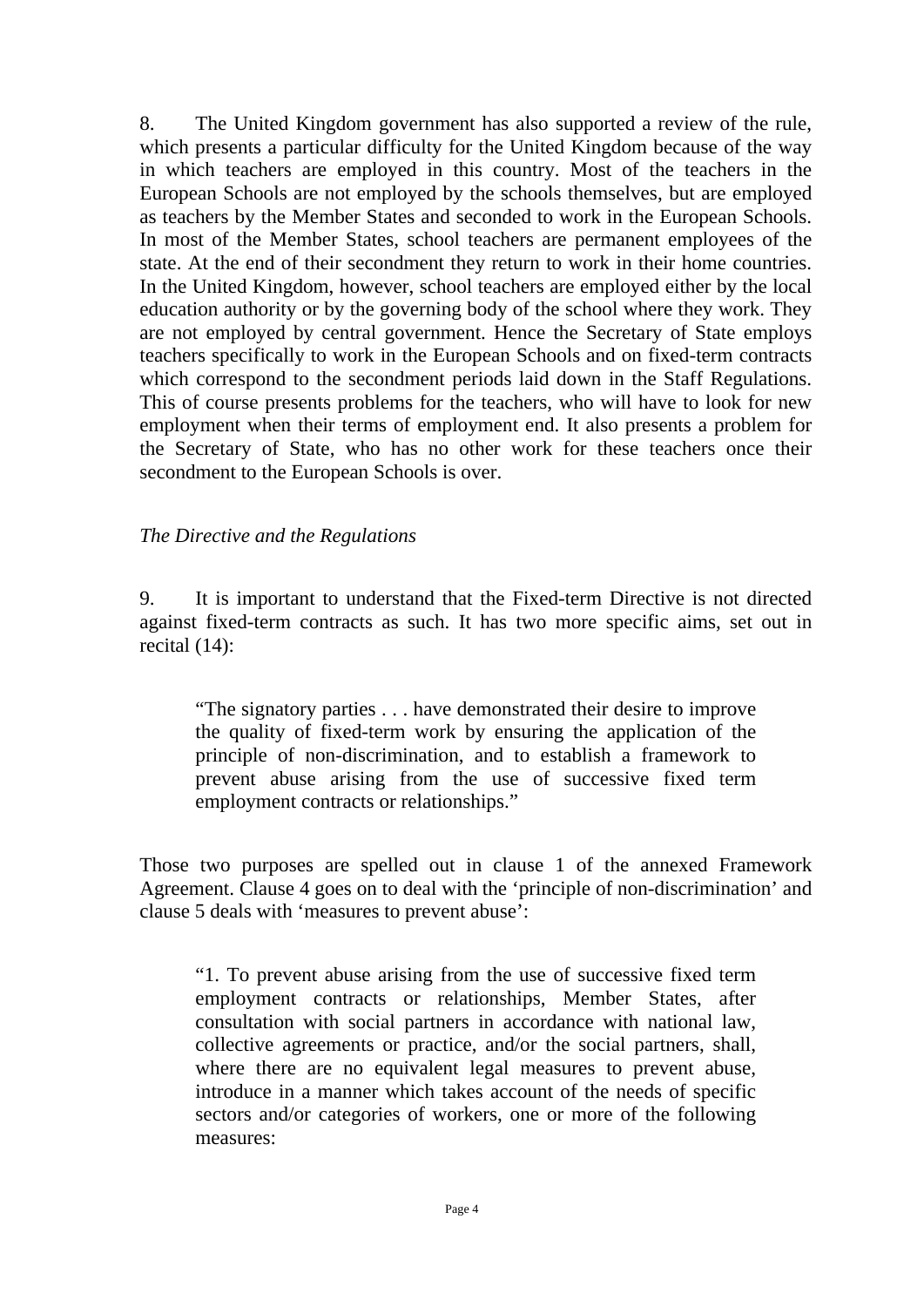(a) objective reasons justifying the renewal of such contracts or relationships;

(b) the maximum total duration of successive fixedterm employment contracts or relationships;

(c) the number of renewals of such contracts or relationships."

10. The preamble and general considerations in the Framework Agreement recognise that "contracts of an indefinite duration are, and will continue to be, the general form of employment relationship between employers and workers" and also that "they contribute to the quality of life of the workers concerned and improve performance". But they also recognise that "fixed term employment contracts respond, in certain circumstances, to the needs of both employers and workers" and that they "are a feature of employment in certain sectors, occupations and activities which can suit both employers and workers". But the substantive provisions of the Framework Agreement do not attempt to define the circumstances in which fixed term employment is acceptable. Instead they concentrate on preventing or limiting the abuse of successive fixed term contracts, the abuse being to disguise what is effectively an indefinite employment as a series of fixed term contracts, thus potentially avoiding the benefits and protections available in indefinite employment.

11. When implementing clause 5 of the Framework Agreement, the United Kingdom chose a mixture of options (a) and (b). Regulation 8 of the Fixed-term Regulations deals with "Successive fixed-term contracts":

"(1) This regulation applies where  $-$ 

(a) an employee is employed under a contract purporting to be a fixed-term contract, and

(b) the contract mentioned in sub-paragraph (a) has previously been renewed, or the employee has previously been employed on a fixed-term contract before the start of the contract mentioned in sub-paragraph (a)."

Thus the regulation only applies to a fixed-term contract where there has been at least one previous fixed-term contract or to a fixed-term contract which has been renewed. It continues: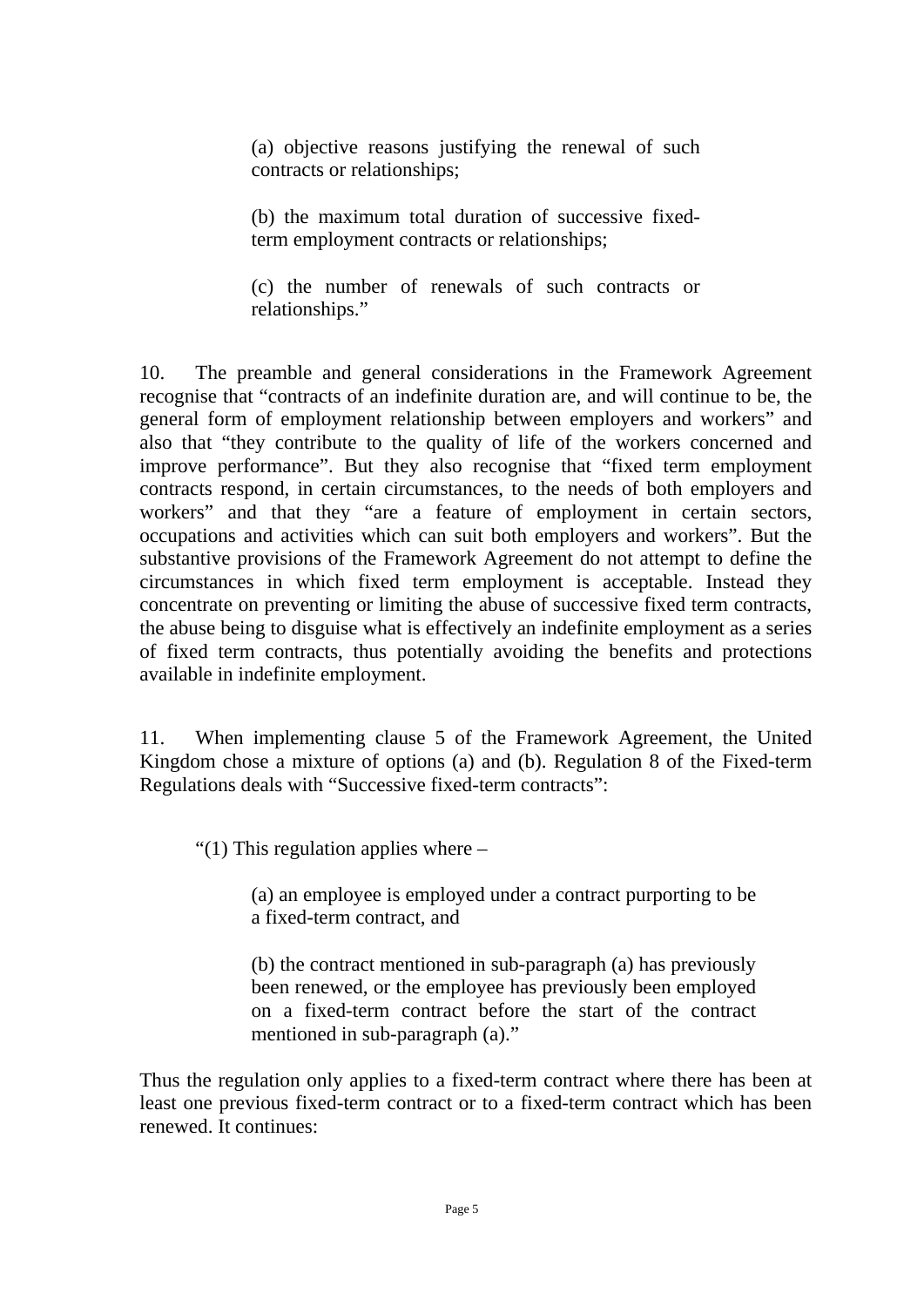"(2) Where this regulation applies then, with effect from the date specified in paragraph (3), the provision of the contract mentioned in paragraph  $(1)(a)$  that restricts the duration of the contract shall be of no effect, and the employee shall be a permanent employee, if –

(a) the employee has been continuously employed under the contract mentioned in paragraph (1)(a), or under that contract taken with a previous fixed-term contract, for a period of four years or more, and

(b) the employment of the employee under a fixed-term contract was not justified on objective grounds –

(i) where the contract mentioned in paragraph  $(1)(a)$  has been renewed, at the time when it was last renewed;

(ii) where that contract has not been renewed, at the time when it was entered into.

(3) The date referred to in paragraph (2) is whichever is the later of  $-$ 

(a) the date on which the contract mentioned in paragraph (1)(a) was entered into or last renewed, and

(b) the date on which the employee acquired four years' continuous employment."

12. Thus there is no need for objective justification for the current (that is, renewed or successive) contract unless and until the employee has been continuously employed for four years. But once he has, the latest renewal or successive contract has to be justified on objective grounds. Otherwise the contract will automatically be transformed into a contract of indefinite duration. As such it will still, of course, be terminable by whatever is the contractual notice period on either side.

### *The individual cases*

13. Mr Fletcher was employed by the Secretary of State and seconded to work in the European School in Culham, Oxfordshire, from 1 September 1998 until 31 August 2008. After his two year probationary period, therefore, he was employed for a further three year period, extended for a further four years, and then an additional one year, making the maximum total of ten years in all. His initial offer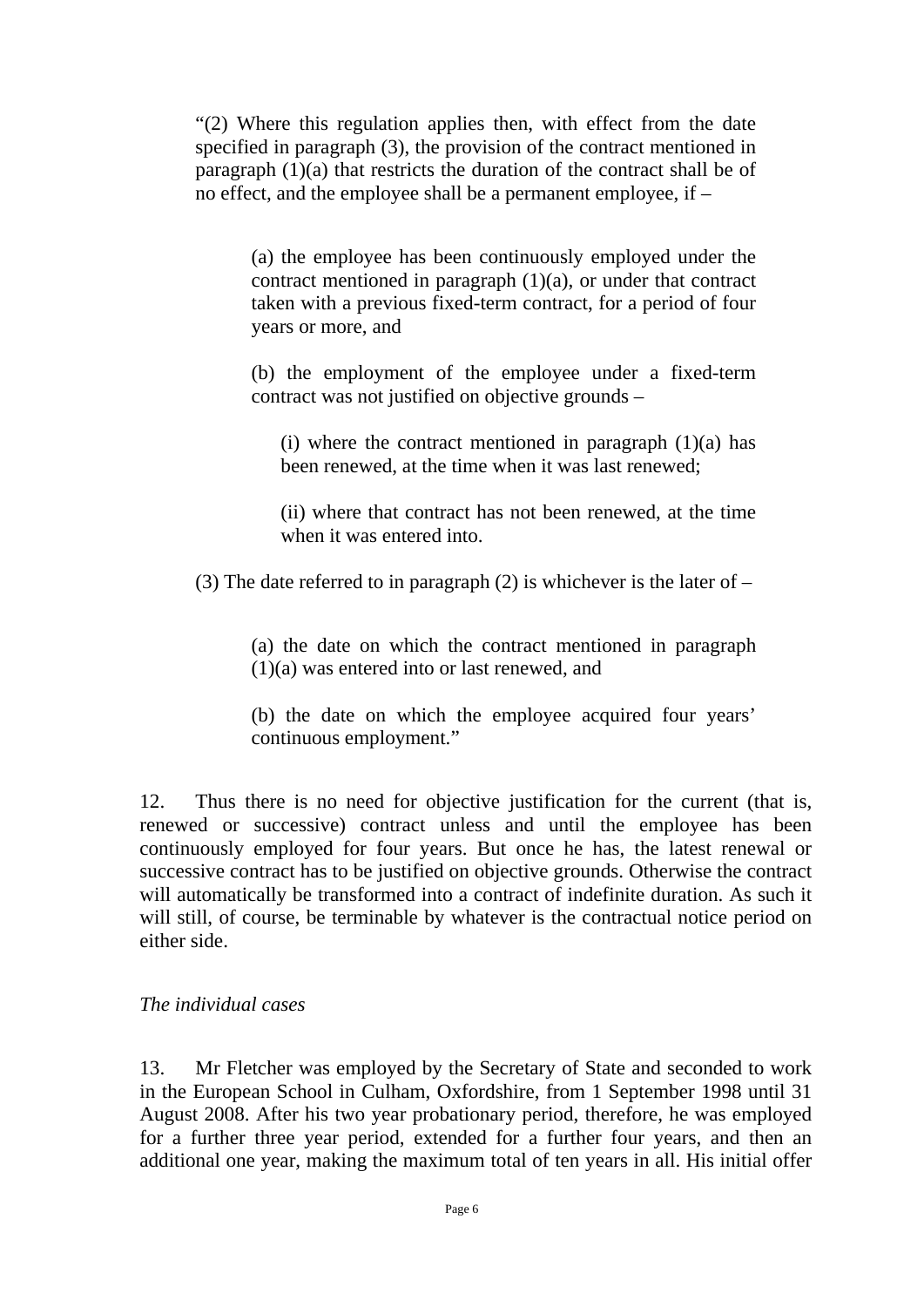letter referred to the nine year rule, and stated that the contract was governed by English law and that the English courts had exclusive jurisdiction over it.

14. In 2007, Mr Fletcher claimed that he was a permanent employee by virtue of regulation 8 of the Fixed-term Regulations. The Employment Tribunal made a declaration to that effect on 16 November 2007. The Tribunal went through the documents showing the history of and debates about the nine year rule in some detail. They examined the three reasons for the rule recorded in the Minutes of the Board of Governors in 2002, summarised as: turnover of staff, new staff bringing new ideas, and enrichment of the national systems when teachers returned. They noted that they did not have the benefit of evidence from the 'Troika' of Governors who had last considered the rule and found no evidence to support its supposed benefits: quite the reverse. They therefore rejected the factual justification for the rule.

15. They also rejected the argument that the fact that Staff Regulations laid down the rule was justification in itself. They cited the rulings of the European Court of Justice in *Adeneler v Ellinikos Organismos Galaktos (ELOG)* (Case C-212/04) [2006] ECR I-6057 and *Del Cerro Alonso v Osakidetza (Servicio Vasco de Salud)* (Case C-307/05) [2008] ICR 145 that a difference in treatment could not be justified on the basis that it was provided for "by a general, abstract national norm" but had to be justified by "the existence of precise and concrete factors, characterising the employment condition to which it relates, in the specific context in which it occurs and on the basis of objective and transparent criteria in order to ensure that the unequal treatment in fact responds to a genuine need, is appropriate for achieving the objective pursued and is necessary for the purpose." They regarded the Staff Regulations in the same light as the Greek national law in *Adeneler* (which simply provided that fixed-term contracts were justified where national law provided for them). The Secretary of State could not therefore rely upon the Staff Regulations unless these prevailed over the Fixed-term Directive. They held that the Directive prevailed. It followed that Mr Fletcher was entitled to his declaration. Both the Employment Appeal Tribunal and the Court of Appeal dismissed the Secretary of State's appeal.

16. The Court of Appeal heard the case of Mr Fletcher together with that of Mr Duncombe. Mr Duncombe was a teacher at the European School in Karlsruhe, Germany, from January 1996 until 31 August 2006. He too was employed under a series of fixed term contracts to reflect the nine year rule. He brought claims in the Employment Tribunal for wrongful dismissal or pay in lieu of notice, unfair dismissal and a declaration that he was a permanent employee. He failed on the preliminary point that he did not have the right to bring the claims because he was employed outside the United Kingdom. In both the Employment Appeal Tribunal and the Court of Appeal, he succeeded in respect of his claim for wrongful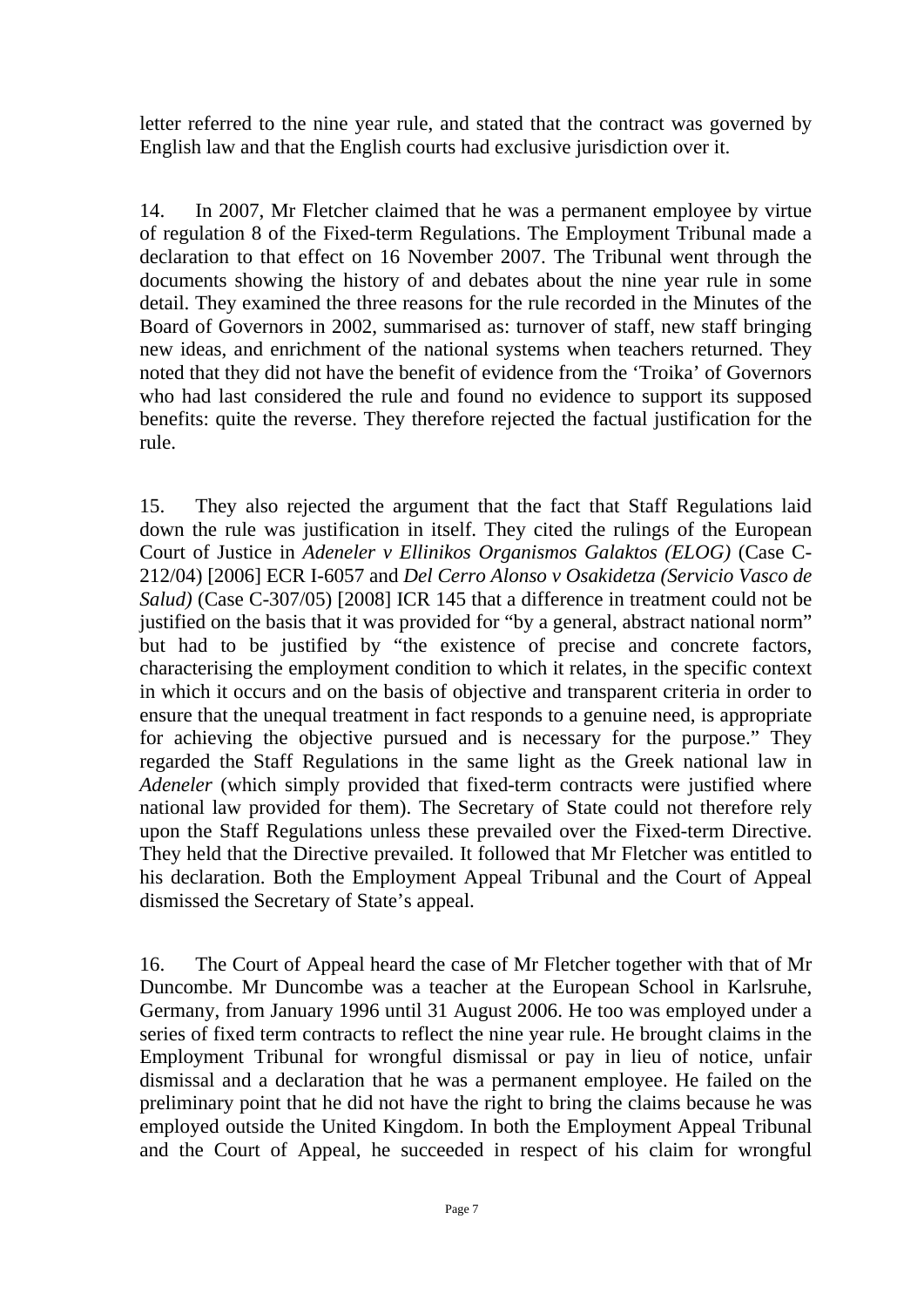dismissal or pay in lieu of notice, and in the Court of Appeal he also succeeded in respect of his claim for unfair dismissal.

# *The arguments on the principal question*

17. Before the Employment Tribunal the Secretary of State made what, with hindsight, was the fatal mistake of trying to justify the nine year rule on its merits. In other words, he tried to persuade the Tribunal that it was a good thing. This he conspicuously failed to do. The Tribunal was unconvinced by the argument that encouraging a turnover of staff in the European Schools was a way of bringing in staff with up to date experience of teaching in the national systems, thus with new ideas and a fresh outlook, as well as returning teachers to their national systems enriched with a European outlook. Despite the unreality of the Tribunal expecting the Governors of the European Schools to appear before them to explain themselves, it was not suggested until now that this was an exercise upon which the Tribunal should never have embarked.

18. Before this Court, Mr Crow QC on behalf of the Secretary of State contends that it is not for a court or tribunal in one of the Member States to inquire into the factual merits of the nine year rule. The plain fact of the matter is that the Secretary of State has no choice. The United Kingdom has only one vote on the Board of Governors and has so far failed to persuade them that the rule should be changed. It has to employ teachers for the purpose of seconding them to the European Schools and the Schools will only take them on the basis of the nine year rule. All of this is made perfectly plain to the teachers when they are recruited. This in itself is objective justification for employing the teachers on successive or renewable contracts which mirror the periods in the rule.

19. Mr Crow further argues that this is not a question of whether the Staff Regulations 'trump' the Fixed-term Directive, as the Employment Tribunal held that they had to do if the Secretary of State was to get home on this ground. There is no inconsistency between the two. The Staff Regulations do not dictate the terms of employment of seconded teachers, merely the duration of the period(s) for which they can be seconded to the schools.

20. Furthermore, the reliance in both the Employment Tribunals and the Court of Appeal on the case of *Adeneler* was misplaced. There it was held that a Greek employer could not rely upon a general rule of Greek law as justification. That was in effect allowing a Member State to provide for a general opt-out from the Directive. But that is not this case. It is not argued that the United Kingdom has failed to transpose the Directive properly. The rule in question is specific to the work in question and is made by an international body responsible for determining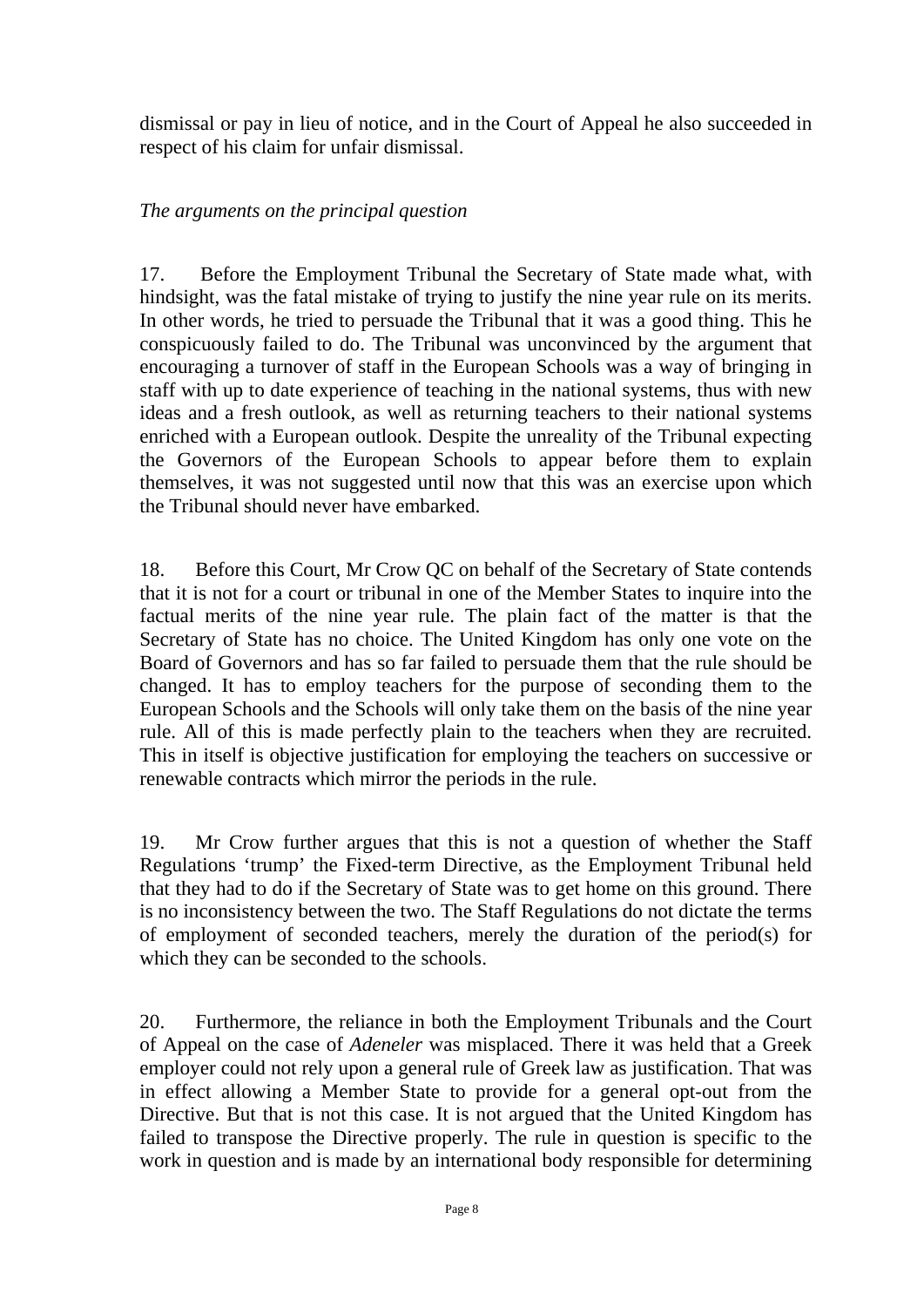the terms of that work in circumstances over which the United Kingdom has no control.

21. The respondent teachers are understandably aggrieved that the Secretary of State should now be putting his case rather differently from the way in which it was put in the Tribunals and Court below. But they have to grapple with the argument. Mr Giffin QC argues that the Staff Regulations are incompatible with the Directive. The Directive is there to give effect to the proposition that the norm is indefinite employment. If therefore there is an indefinite need for the work which the employee is doing, then prima facie the worker should be kept on an indefinite contract. It defeats the object to keep changing the workers doing the same job. The exceptions, where fixed-term contracts may be justified, relate to the specific short term or seasonal nature of the work being done. (Thus, for example, it was justified for the European Parliament to employ people on short term contracts to coincide with the Parliamentary sessions: see the judgment of the European Union Civil Service Tribunal in *Aahyan v European Parliament* (Case F-65/07) (unreported), 30 April 2009.) There is therefore no escape from a factual inquiry into the evidence to see whether the practice is really justified. A practice *can* be justified because it is complying with a rule, but only if the rule itself is justified. The Employment Tribunal has found that this one is not and there is no right of appeal from that factual finding.

22. Furthermore, he argues, all the Member States are bound by the Directive and by a general duty to co-operate with one another in furthering its purposes. Their representatives on the Board of Governors cannot therefore use the power to make Staff Regulations in a way which means that Member State employers will be using fixed-term contracts in contravention of the Directive. In short, the United Kingdom should be taking a tougher line with the Board, and invoke the dispute resolution mechanism, as the teachers have argued, rather than complain that it is between a rock and a hard place.

### *Discussion of the principal question*

23. The teachers' complaint is not against the three or four periods comprised in the nine year rule but against the nine year rule itself. In other words, they are complaining about the fixed-term nature of their employment rather than about the use of the successive fixed-term contracts which make it up. But that is not the target against which either the Fixed-term Directive or the Regulations is aimed. Had the Secretary of State chosen to offer them all nine year terms and take the risk that the schools would not have kept them for so long, they would have had no complaint. Employing people on single fixed-term contracts does not offend against either the Directive or the Regulations.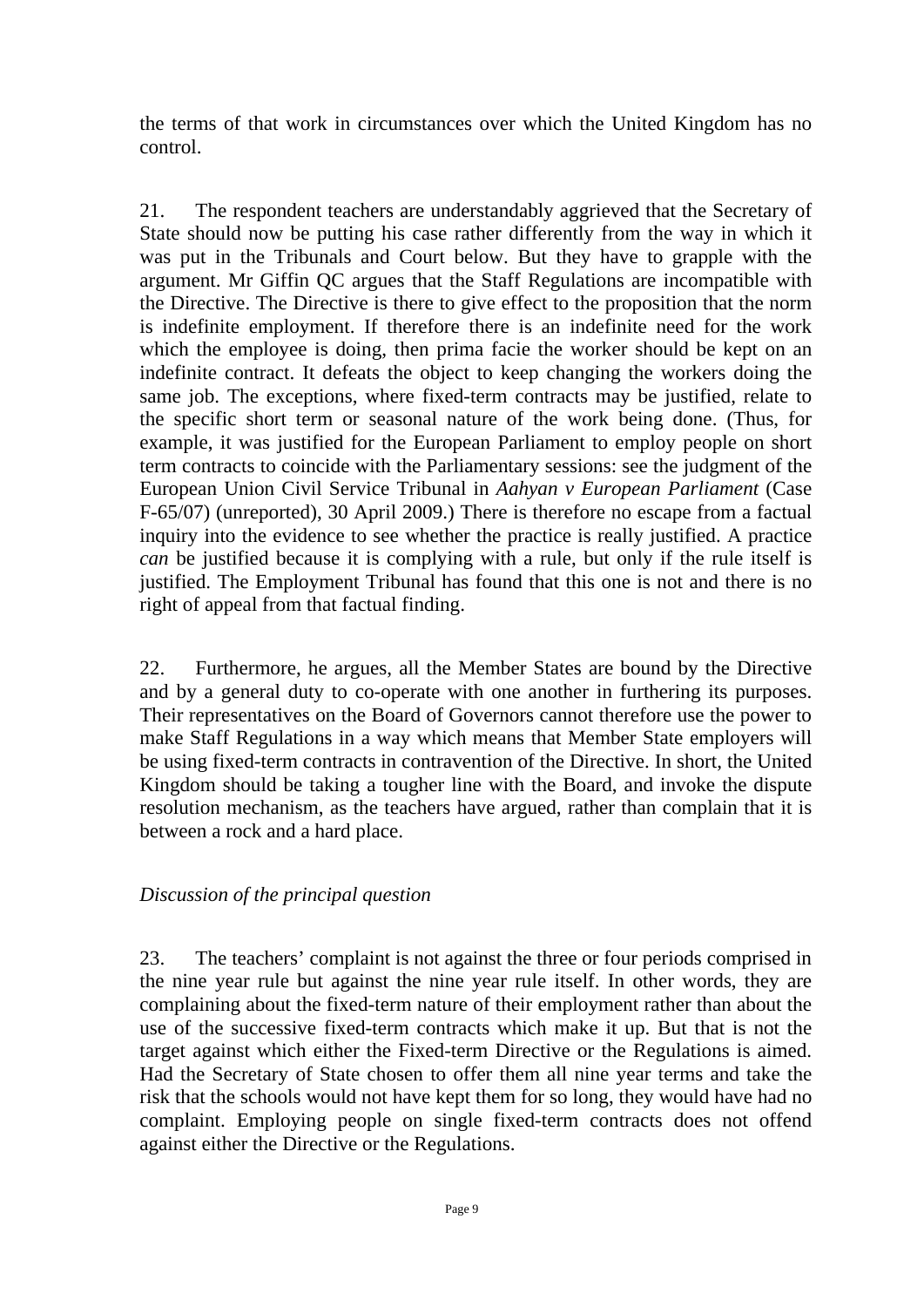24. This is therefore the answer to Mr Giffin's attractive argument: that fixedterm contracts must be limited to work which is only needed for a limited term; and that where the need for the work is unlimited, it should be done on contracts of indefinite duration. This may well be a desirable policy in social and labour relations terms. It may even be the expectation against which the Directive and Framework Agreement were drafted. But it is not the target against which they were aimed, which was discrimination against workers on fixed-term contracts and abuse of successive fixed-term contracts in what was in reality an indefinite employment. It is not suggested that the terms and conditions on which the teachers were employed during their nine year terms were less favourable than those of comparable teachers on indefinite contracts.

25. It follows that the comprehensive demolition by the Employment Tribunal of the arguments for the nine year rule is nothing to the point. It is not that which requires to be justified, but the use of the latest fixed-term contract bringing the total period up to nine years. And that can readily be justified by the existence of the nine year rule. The teachers were employed to do a particular job which could only last for nine years. The Secretary of State could not foist those teachers on the schools for a longer period, no matter how unjustifiable either he or the employment tribunals of this country thought the rule to be. The teachers were not employed to do any alternative work because there was none available for them to do.

26. The *Adeneler* case is not in point. That concerned a national rule which provided a general 'get-out' from the requirements of the Directive. It is not a question of whether the Staff Regulations 'trump' the Directive. There is no inconsistency between them. The Staff Regulations are dealing with the duration of secondment, not with the duration of employment. In those circumstances it is questionable whether there is any duty of co-operation between the Member States. It appears that the Board of Governors did not see any conflict between the Staff Regulations and the Directive.

27. This is scarcely surprising. The United Kingdom could have chosen to implement the Directive by setting a maximum number of renewals or successive fixed-term contracts, for example by limiting them to three. It could equally have chosen to implement the Directive by setting a maximum duration to the employment, for example by limiting it to nine or ten years in total. It is readily understandable why the alternative route of requiring objective justification after four years was taken: this is more flexible and capable of catering for the wide variety of circumstances in which a succession of fixed term contracts may be used. Unless a very short maximum total had been chosen, it is more favourable to employees than the alternatives. But the fact that the alternatives would have been equally acceptable ways of implementing the Directive is yet another indication that the target is not fixed term employment as such.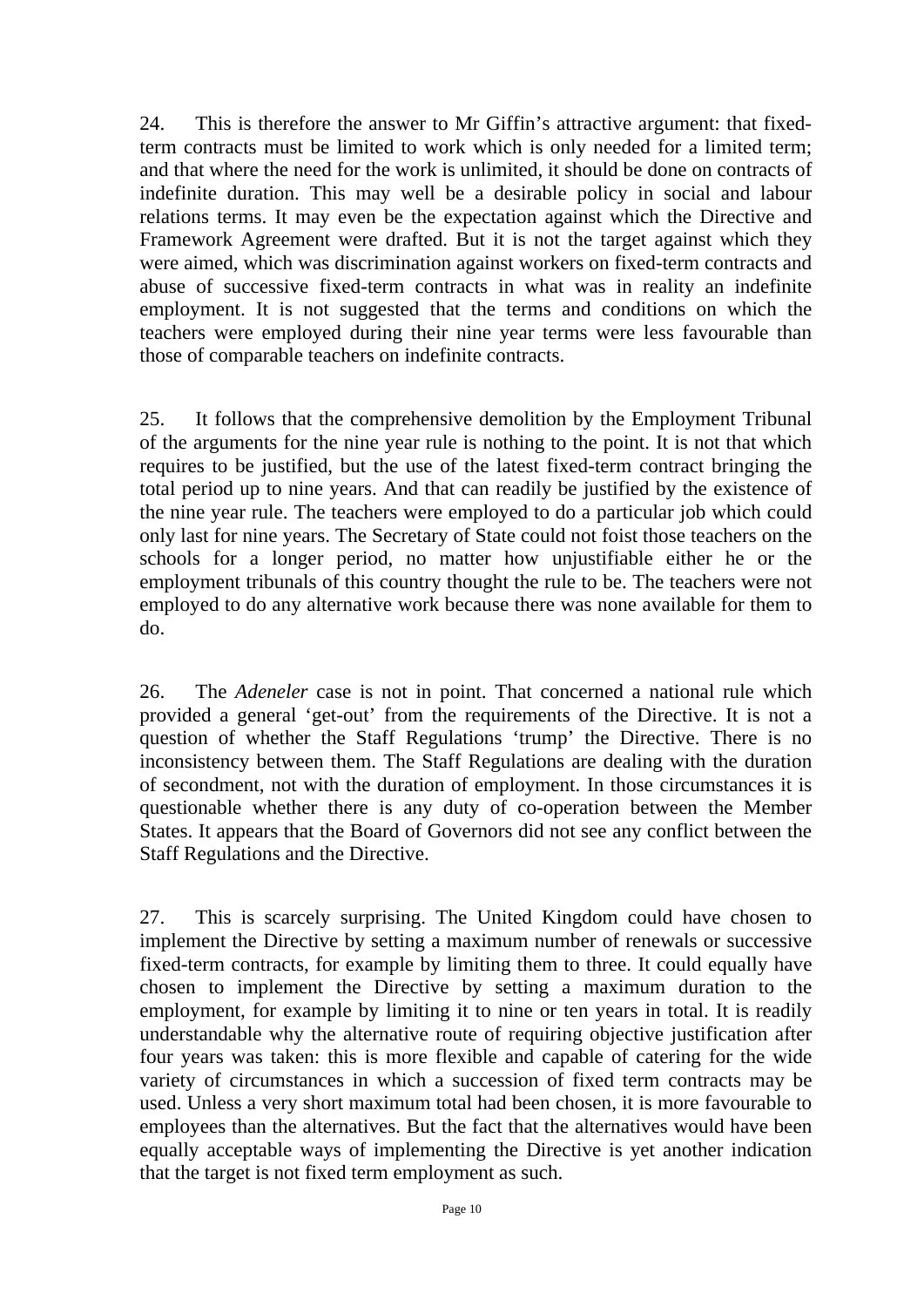28. For these reasons I would allow the appeal of the Secretary of State on the principal issue. In those circumstances, there is no need to consider the other issues which arise in the case of Mr Duncombe and the other teachers who were employed to work in schools outside the United Kingdom. But they are both important points to which a large proportion of the argument before us was directed.

## *The remedies issue*

29. There is now a great deal of European Union law addressing employment rights. This is not surprising as the free movement of workers is one of the fundamental rights in the Union. Mr Crow argues that these are rules designed for the protection of employees and should thus be subject to the same jurisdictional rule which applies to the protection given in our domestic law against unfair dismissal. That protection only applies to employment in Great Britain and the principles governing when an employment should be held to be in Great Britain and when it should not were laid down by the House of Lords in *Lawson v Serco*.

30. It is not enough, however, simply to characterise the rules of European law relating to employment as 'employment protection'. They are designed in part for that purpose, of course, but they are different from the law of unfair dismissal in at least three ways. First, of course, they have their source in the law of the European Union and not simply in the domestic law of the United Kingdom. Secondly, that law is designed to offer workers the same or similar protection wherever they are working in the area covered by European Union law. They must not lose the rights that they have accrued in one of the Member States because they choose to work in another Member State; nor should they have lesser rights than other workers in the country where they go to work. Thirdly, therefore, the rights which workers have are enforceable as part of the contractual arrangements between them and their employers.

31. The question then becomes one of incorporation into those contracts. In what circumstances does a contract of employment between a United Kingdom employer and a worker who is employed to work outside the United Kingdom incorporate the protection given by European Union law? It may be that it is not enough simply to provide that the contract is governed by English law (or by the law of some other jurisdiction within the United Kingdom). Would a person employed to work in China, for example, be able to claim the benefit of all the domestic law which emanates from the European Union?

32. It is not necessary to attempt to answer that question, because we are concerned with a person employed by an employer in the United Kingdom to work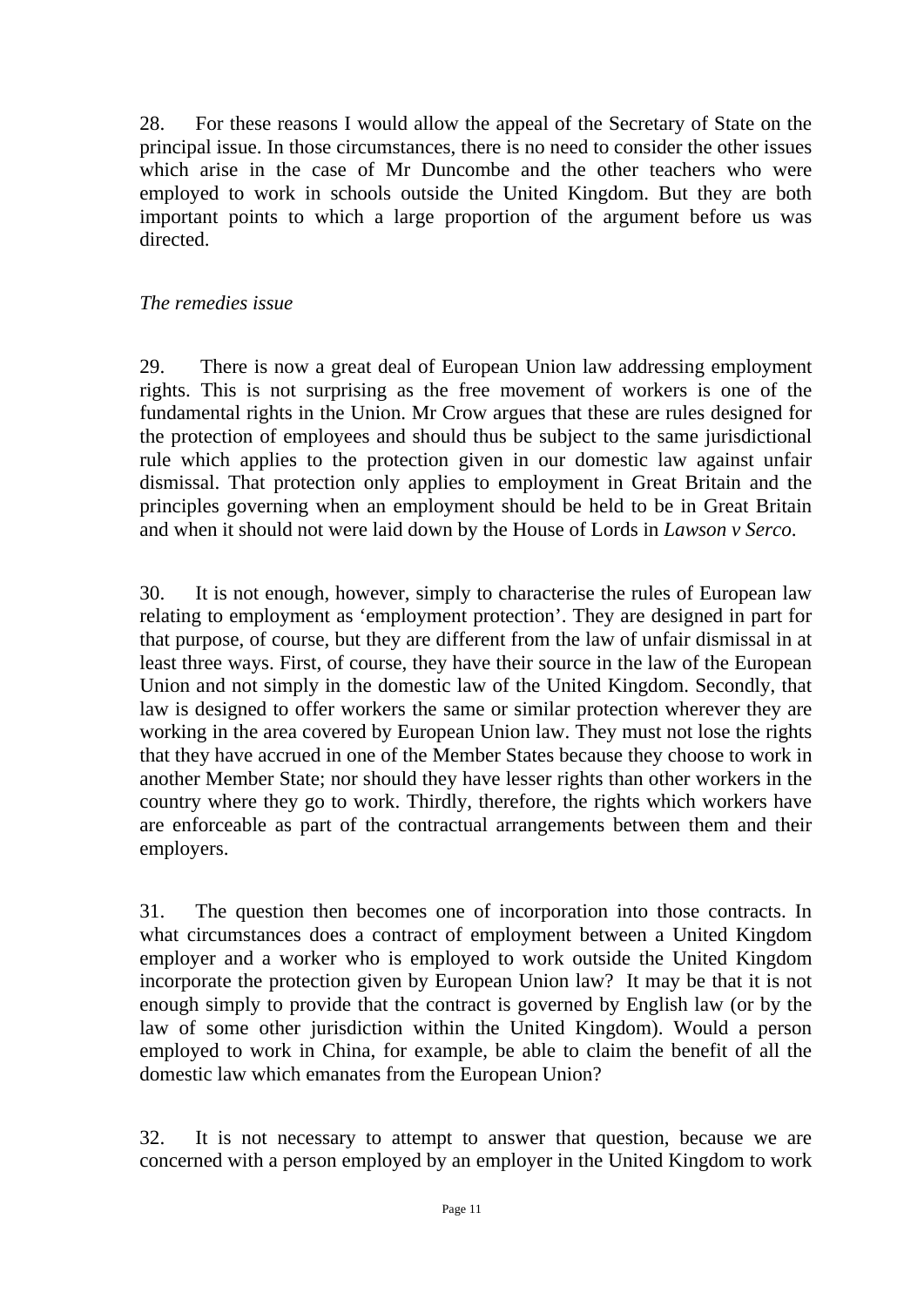in another country within the European Union. Is it to be expected that there should be gaps in the protection offered to such workers? In other words, that they would be protected if employed by an employer in the country where they work, but not if employed by an employer in their home country? Two people doing exactly the same work would enjoy very different protection. This seems, on the face of it, an unlikely conclusion. On the other hand, there would still be differences between the two employees. One would be covered by the European Union law as implemented in the country where they both worked; the other would be covered by the law as implemented in the country where his employer was based. These would not always be identical, as the example of the Fixed-term Directive shows. But the context of the European Schools shows that there may be European workers from different European countries who are subject to different contractual arrangements. At least, on this view, they would all have the benefit of the minimum requirements imposed by European Union law.

33. I would therefore be inclined to agree with the Tribunals and the Court of Appeal that Mr Duncombe and other teachers employed by the Secretary of State in European schools abroad are covered by the Fixed-term Regulations. But the intended scope of the protection given by the Directive, and others like it, is a question of European Union law to which a uniform answer should be given throughout the Union. We have not been shown any authority which indicates that the answer is *acte clair*, however obvious we might think the answer to be. Had it been necessary to answer the question, therefore, it would probably be necessary to refer it to the European Court of Justice.

34. Were the answer to that simple question to be 'yes' it would then be necessary to give further consideration to the mechanisms appropriate to achieve that end. There was much discussion before us of whether the Fixed-term Directive had direct effect and whether the principle put forward by the Employment Appeal Tribunal in *Bleuse v MBT Transport Ltd* [2008] ICR 488 applied. There is no need to enter into that debate at present, but it would seem unlikely that, if the protection of European employment law is to be extended to workers wherever they are working in the area covered by European law, that protection should depend upon whether or not it gives rise to directly effective rights against organs of the state. A way would have to be found of extending it to private as well as public employment.

### *The cross appeal*

35. As already indicated, the scope of protection against unfair dismissal is a different question. This does not originate in European Union law. It is a remedy devised by Parliament to fill a well-known gap in the protection offered to employees by the domestic law of contract. It does not form part of the contractual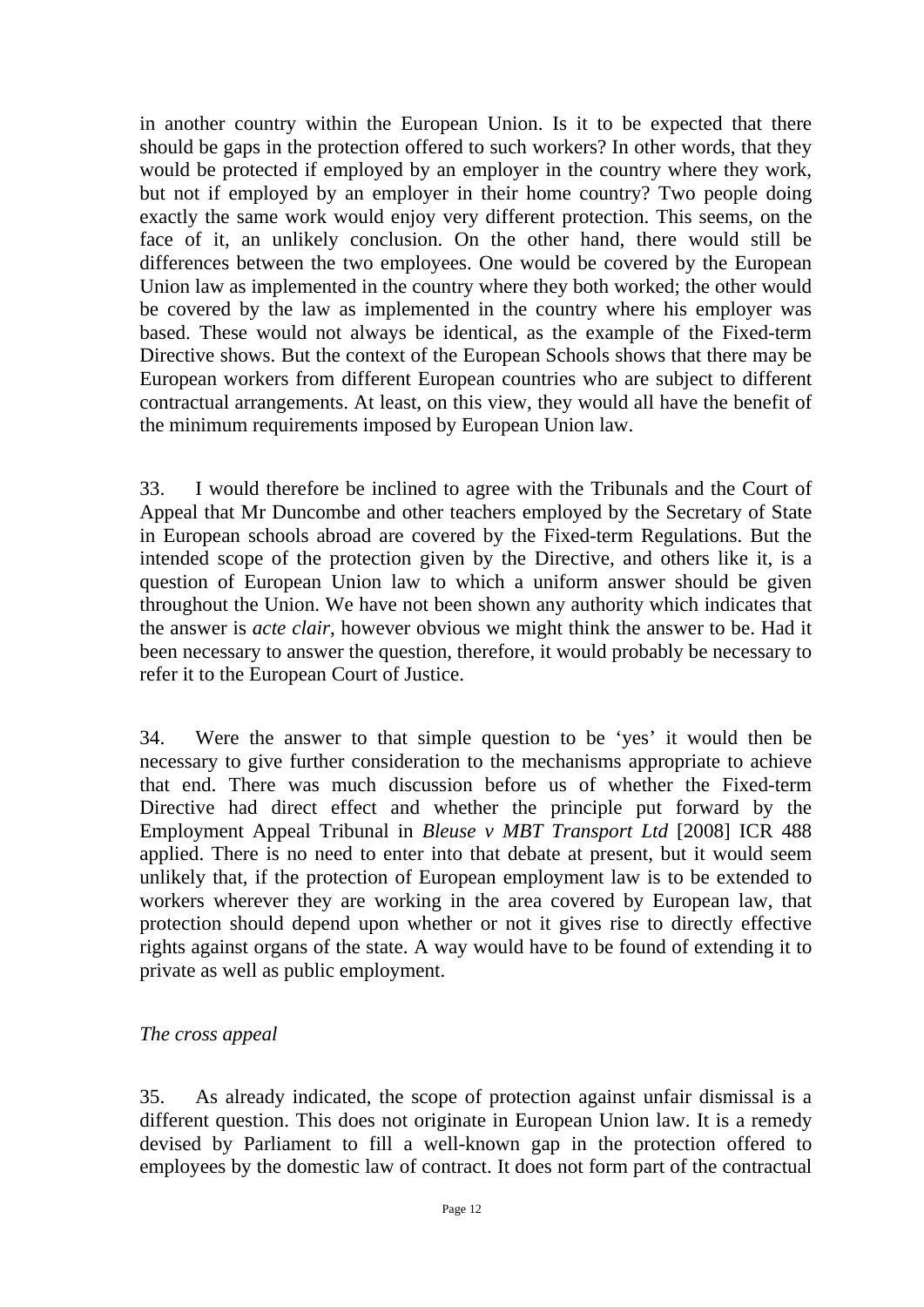terms and conditions of employment. The Employment Rights Act 1996 no longer specifies the employments to which the right not to be unfairly dismissed in section 94(1) applies – whether to employees actually doing their work wholly or mainly within Great Britain or to employees who are based here or to some other employments as well.

36. In *Lawson v Serco* the House of Lords held that it applied to employment 'in Great Britain' but that there were some exceptional circumstances in which people who performed their work wholly or mainly outside Great Britain were nevertheless protected. However, it was not enough that the employer was based here. Something more was needed. This might be provided by the fact that an employee was posted abroad for the purpose of a business conducted, not in the foreign country, but here at home: for example, a foreign correspondent of a British newspaper (para 38). It might also be provided by the fact that an employee was working "within what amounts for practical purposes to an extra-territorial British enclave in a foreign country" (para 39): for example, a civilian employee working on a British military base in Germany or an RAF base on Ascension Island.

37. Lord Hoffmann, with whom all the other members of the committee agreed, was not able to think of any other examples: they would have to have equally strong connections with Great Britain and British employment law (para 40). Mr Giffin makes a strong case that this is another example: a British worker working for the British government within an international enclave who has no-one else to whom he can turn for protection. But this last cannot be enough on its own: otherwise every person employed abroad by a British employer would be able to claim. They too have no-where else to go. A British national locally engaged to work in the British Embassy in Rome would be protected: yet Lord Hoffmann had no doubt that *Bryant v Foreign and Commonwealth Office* (unreported) 10 March 2003 was rightly decided (para 39). The question is whether Parliament intended that they should have the extra protection afforded to employees who are based in this country.

38. It is not necessary for us to decide the point for the purpose of the questions of European Union law which were put before us in this appeal. However, we have been told that the point is still relevant for the purpose of unfair dismissal claims based upon other grounds. Accordingly we intend to reserve our decision upon the cross appeal to a later date.